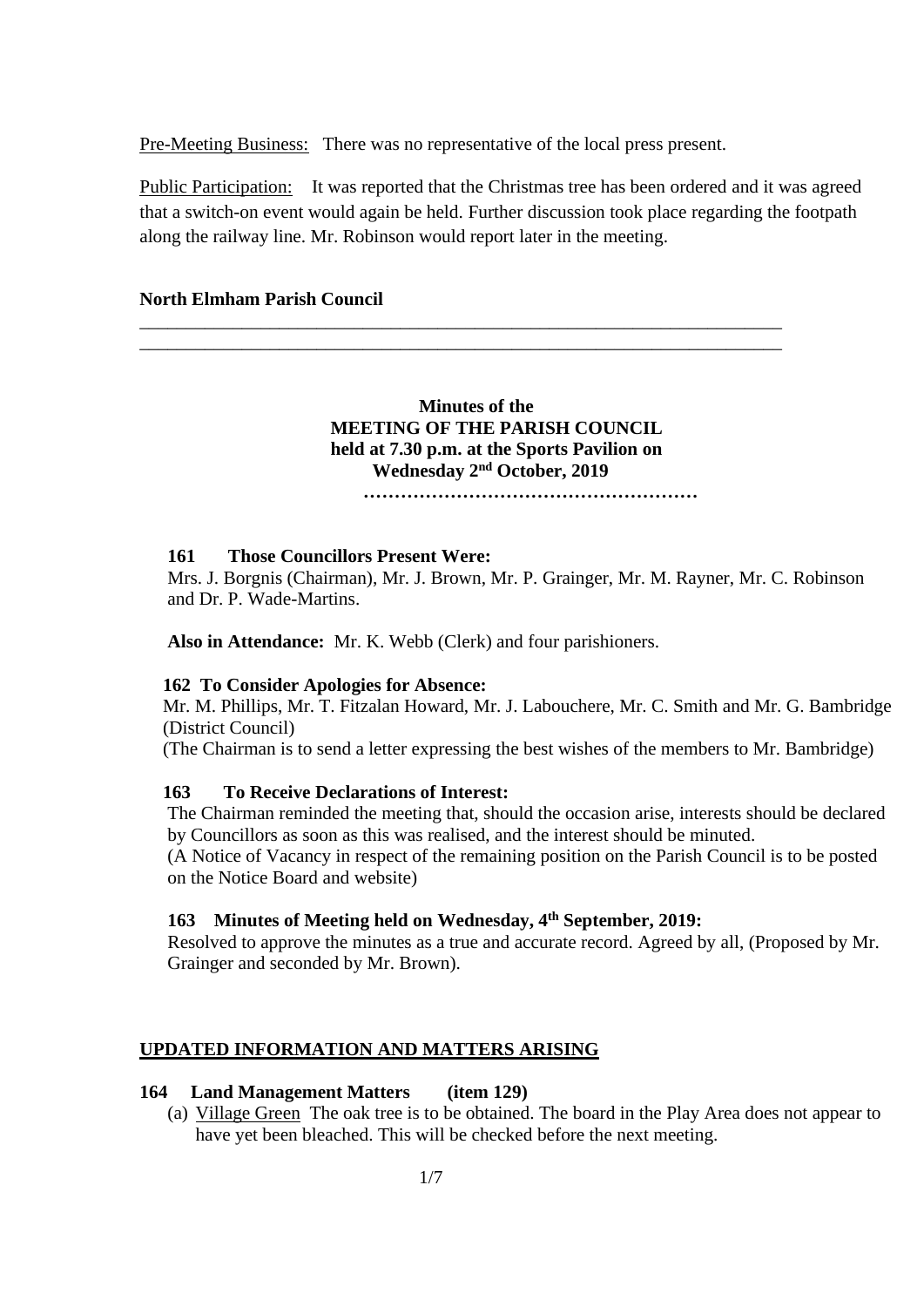- (b) Cathedral Ruins English Heritage have finally propped up the wall adjoining a parishioner's and made it safe. The rubbish bin is in a poor state and needs to be replaced.
- (c) Cathedral Meadows Rents are due. Mr. Phillips has the matter in hand.
- (d) Broom Green Nothing to report.
- (e) Millennium Wood Nothing to report.
- (f) Bridleway on disused railway line Nothing to report.
- (g) Prince William Wood Four dead trees have been removed.
- **165 Street Lights (item 130)** Nothing to report.

#### **166 Highway Matters (item 131)**

Dr Wade-Martins and Mr Grainger presented the following report of a meeting they had the previous day with the Highways Engineer for the area and other members of the Highways Department:

Paul Grainger and I, with our Parish Clerk, met a very helpful team from County Highways today to discuss a range of road safety issues as highlighted in our report to Parish Council dated  $19<sup>th</sup>$  August and discussed by Parish Council on  $4<sup>th</sup>$  September. We focused on two main concerns, the Kings Head crossroads and speeding traffic on Station Road, with a view to preparing another Parish Partnership bid by December.

**Post office corner on Holt Road** Before discussing new measures we did say that the buildout seemed to be working well, and we hoped soon to have the SAM2 readouts for northbound traffic for "before" and "after" construction to be able to quantify the success of the measure. We did, however, ask if 20mph repeater signs could be added to the lamp posts to either side of the corner to re-enforce the need to retain a slow speed on the bend. They will need to investigate this option carefully because it does depend on the distances between the lamp posts.

On the access problems experienced by a resident who lives opposite the buildout, we are in touch with a lead officer in their design team who is arranging for some "Tracker Modelling" to evaluate if modifications to the pavement kerbs here are really necessary.

**Kings Head crossroads** We were told that installing elevated yellow transverse lines on the B<sub>1145</sub> at the approaches to the crossroads was not possible because such measures are only used in very exceptional circumstances. Moving the 30-mph signs back further from the crossroads could be done, although the legal costs of doing so could be £4-6,000 and there would be more effective ways of using that money.

Their suggestions were: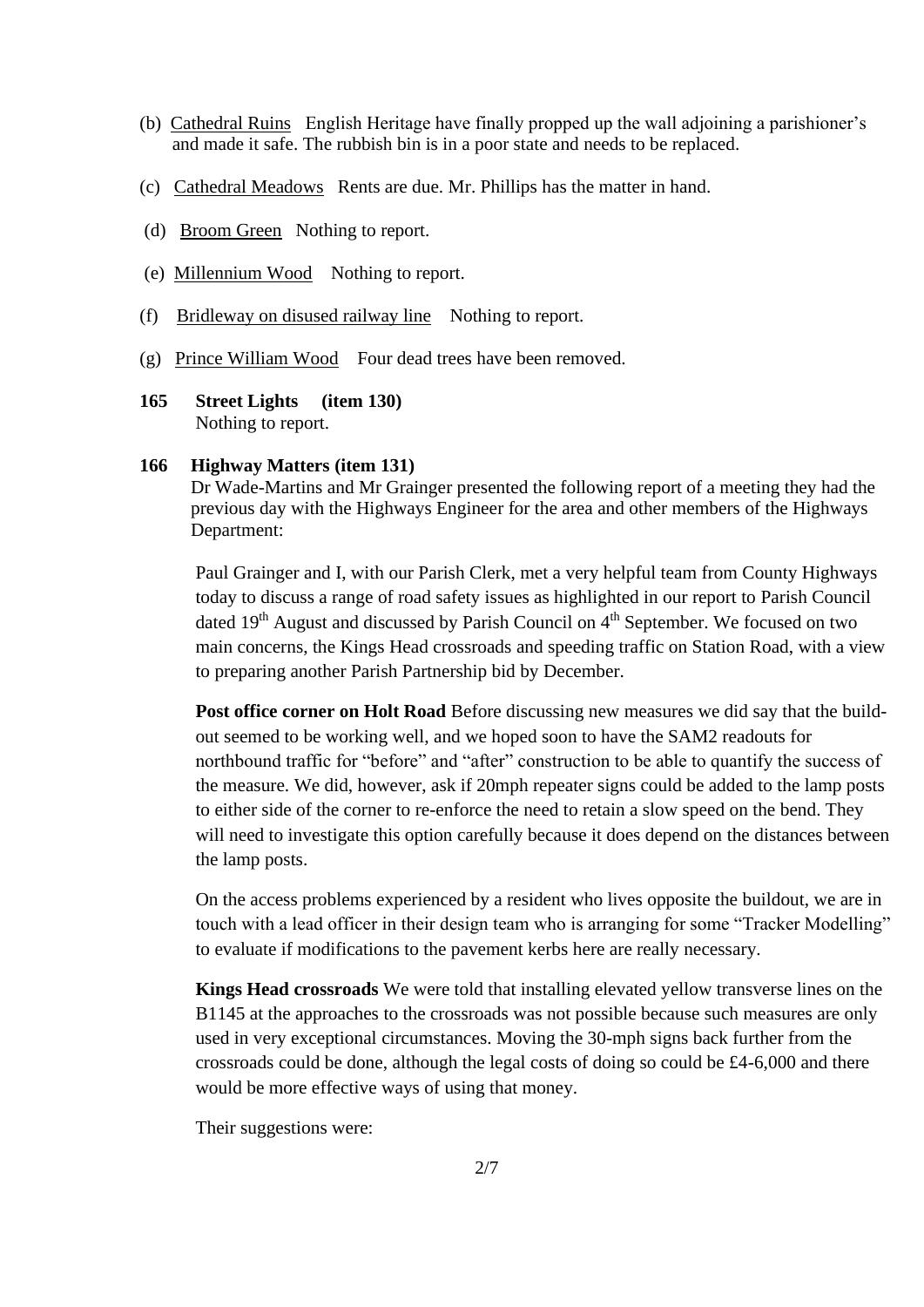- To replace all four signs at the approaches to make the nature of the crossroads clearer, and to install new Advance Give Way signs on the B1145 on both directions.
- Include on the signs a deterrent for large vehicles to go along Holt Road and instead an encouragement to go via Brisley.
- Refresh the white lines, including SLOW, with new road markings.

They now have *no* money in their budget for new traffic management signs, so replacement signs could only be provided if they are part-financed through a Parish Partnership Scheme. If we agree with their suggestions they will come up with a description for the new signs and a price.

They urged us to have the playing field hedge cut back where it currently obscures their eastfacing sign.

**Station Road** We were told that installing a buildout would not be possible because buildouts are normally used only to re-enforce 20-mph areas and not 30mph areas. We pressed the case for a speed camera but were told that adding new cameras was currently not policy.

Their suggestions were:

- To extend the central ladder markings currently only running for a short distance down the centre of the road at the Worthing turn to the whole length of Station Road from the 30-mph sign near the Worthing Turn to opposite No 11 Station Road. These visually reduce the width of the carriageway and make drivers more cautious.
- Erect "gateways" on both grass verges at the 30mph signs and install new "30mph" roundels on the gates on both sides of the road and possibly add "PLEASE DRIVE CAREFULLY" (or similar words) to the gates under the roundels.

We told them that these suggestions were exactly in line with current Parish Council thinking so they should consult their Traffic Safety Team straight away to come up with costings.

We agreed to arrange for a third location for the east-facing SAM2 camera closer to the Worthing turn to provide more advance warning of the need to slow down. The bracket of the present post needs to be lifted.

**Recommendation** Parish Council endorses all these suggestions to County Highways who can come up with the necessary designs and costings to be submitted as a single proposal for our next Parish Partnership bid for 2020. The deadline is early December.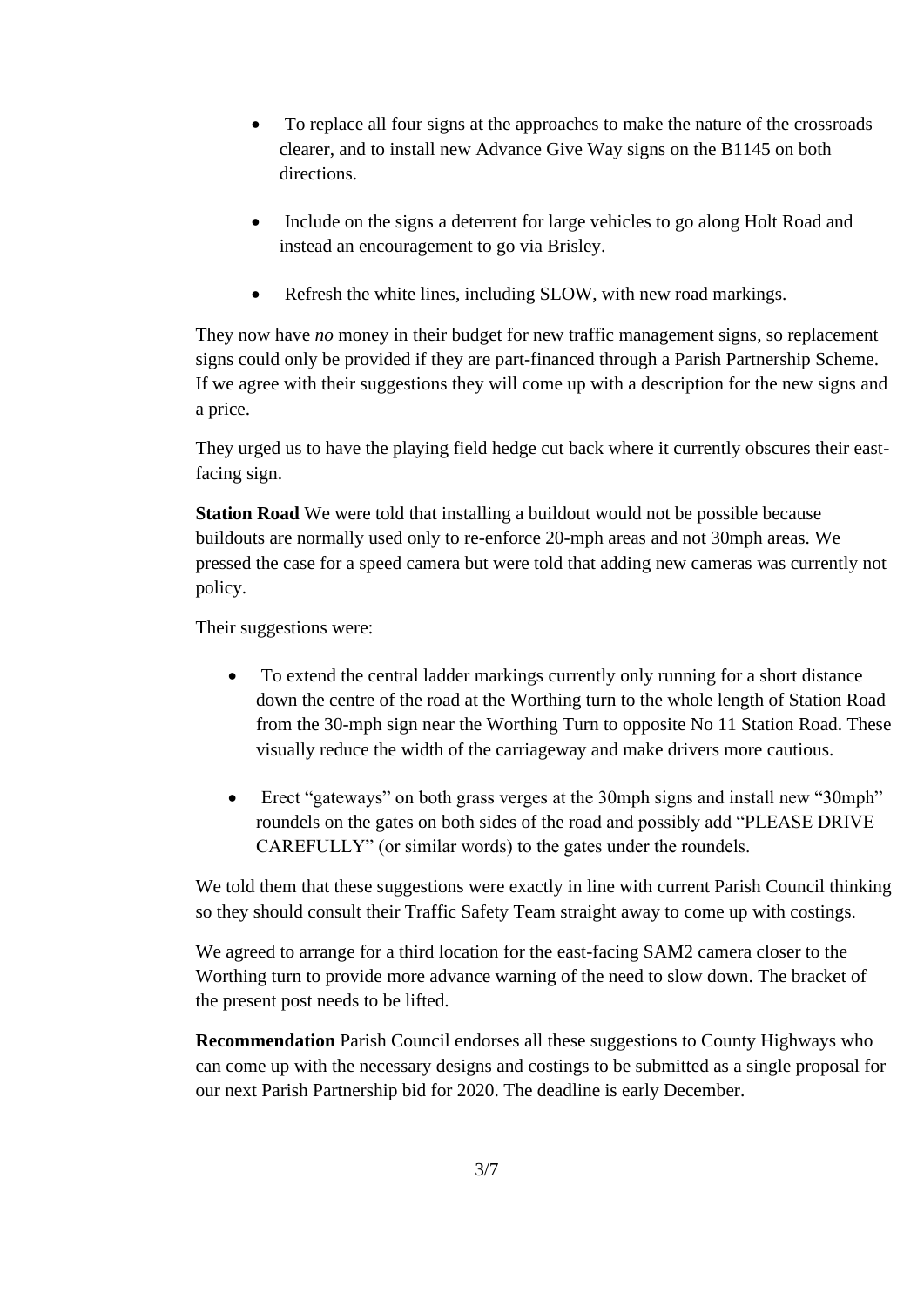**Note:** The meeting also looked at the location for the Eastgate Street parking scheme and firmed up some of the details. We anticipate being notified soon when the work will take place

The recommendations in the report were agreed unanimously. The next stage is to ask County Highways to prepare costings for these proposals to that 50% of the costs can be put into our budget for next year and the other 50% included in our next Parish Partnership bid to be submitted by  $6<sup>th</sup>$ December to NCC.

### *Other Matters*

- a. The new street signs for Station Road and Billingford Road have been satisfactorily installed by Breckland Council.
- b. Dr Wade-Martins will be reporting a blocked drain in Eastgate Street, and since the meeting Mr Brown notified PWM of a broken sign on the Brisley Road which has been reported.
- c. A part of the Highways meeting the previous day firmed up arrangements for progressing the Eastgate Street parking scheme.
- d. Neither the Chief Constable nor Bill Borrett have replied to our letters on the use of data from the SAM2 signs. So, it was agreed that Mr Grainger would contact our local police liaison officer to set up some speed traps on Station Road at the times of day when the SAM2 signs record most infringement of speed limits.
- e. Neither contractor we approached is willing to spray pavements for us, so unless another contractor can be found this suggestion can be taken no further.
- f. The access problems a resident in Holt Road is having with living opposite the new buildout still has to be address by Highways. They have a method of assessing the design problem objectively.
- **167 Eastgate Centre (item 132)** Nothing to report.

### **168 Pavilion and Playing Field – Play Area (item 133)**

Two contractors had been contacted regarding the infringement identified by Anglian Water but neither was able to assist. Mr. Brown is to arrange a meeting with Anglian Water who have extended the date by which the problem has to be fixed from 16<sup>th</sup> October to 29<sup>th</sup> October. It is noted that the car park needs to be sprayed again.

- **169 Allotments (item 134)** The rents are due and a meeting has been arranged for  $15<sup>th</sup>$  October. Messrs Brown and Grainger will be present.
- **170 Volunteers (item 135)** Nothing to report
- **171 Website (item 136)** Nothing to report
- **172 Traffic and parking issues in Eastgate Street (item 137)** Nothing to report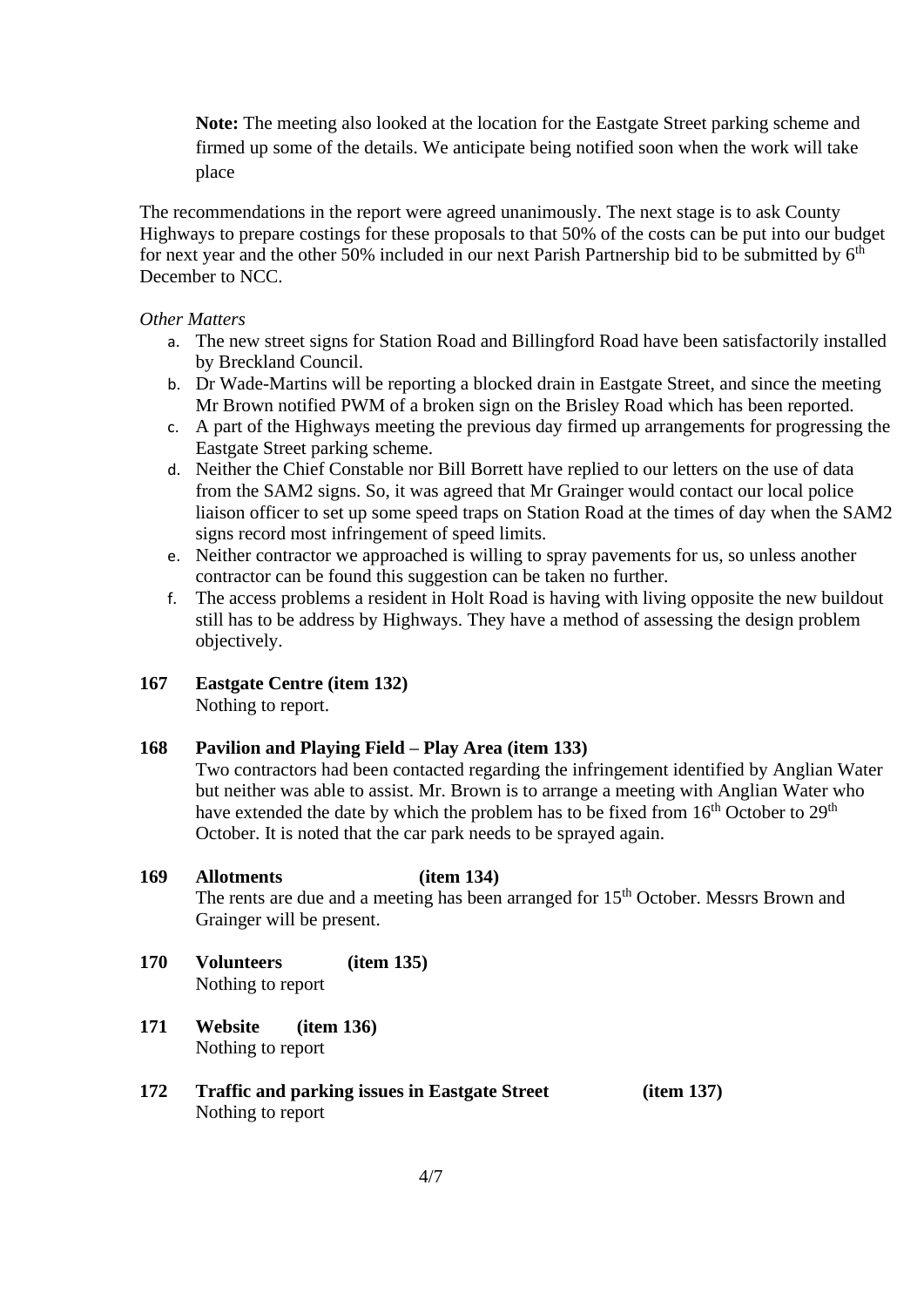| 173 | <b>Church Meadow update</b><br>(item 138)<br>Permission has been obtained from Breckland to do the tree works (see Correspondence, item<br>193, (3)                                                                                                                                     |  |  |
|-----|-----------------------------------------------------------------------------------------------------------------------------------------------------------------------------------------------------------------------------------------------------------------------------------------|--|--|
| 174 | <b>V.E.T.S.</b><br>(item 139)<br>Nothing to report                                                                                                                                                                                                                                      |  |  |
| 175 | Draft agreement re the sale of land at Brookside Farm<br>item 140)<br>Nothing to report                                                                                                                                                                                                 |  |  |
| 176 | Plans for all weather footpath from Oak Avenue to Spencer Close (item 141)<br>Nothing to report                                                                                                                                                                                         |  |  |
| 177 | item 142)<br>Pump at the north end of the village<br>Nothing to report                                                                                                                                                                                                                  |  |  |
| 178 | Plaque for the King's Head pump<br>item 143)<br>Unfortunately, an incorrect word is on the plaque. This will be brought to the attention of Mr.<br>Phillips.                                                                                                                            |  |  |
| 179 | (item 144)<br><b>Rental assessment</b><br>Nothing to report                                                                                                                                                                                                                             |  |  |
| 180 | <b>Memorial Hall</b><br>item 145)<br>Nothing to report.                                                                                                                                                                                                                                 |  |  |
| 181 | <b>New Information Panel</b><br>item 147)<br>Nothing to report                                                                                                                                                                                                                          |  |  |
| 182 | The Memorial Hall Working Group<br>item 148)<br>Nothing to report                                                                                                                                                                                                                       |  |  |
| 183 | <b>Junior football coaching</b><br>item 149)<br>The session held on 14 <sup>th</sup> September had been very successful. Parents are to be e-mailed by<br>the coach to arrange another one. One of the small goals (plus the net) which had been<br>previously mislaid, has been found. |  |  |
| 184 | <b>North Elmham Community Plan</b><br>item 150)<br>Dr. Wade-Martins questioned the decision to leave the review for a further two years. Mr.<br>Grainger explained that the intention was not merely to review what had been done in 2011                                               |  |  |

Grainger explained that the intention was not merely to review what had been done in 2011 but to do the exercise again, with consideration being given to how the previous report could best be refreshed.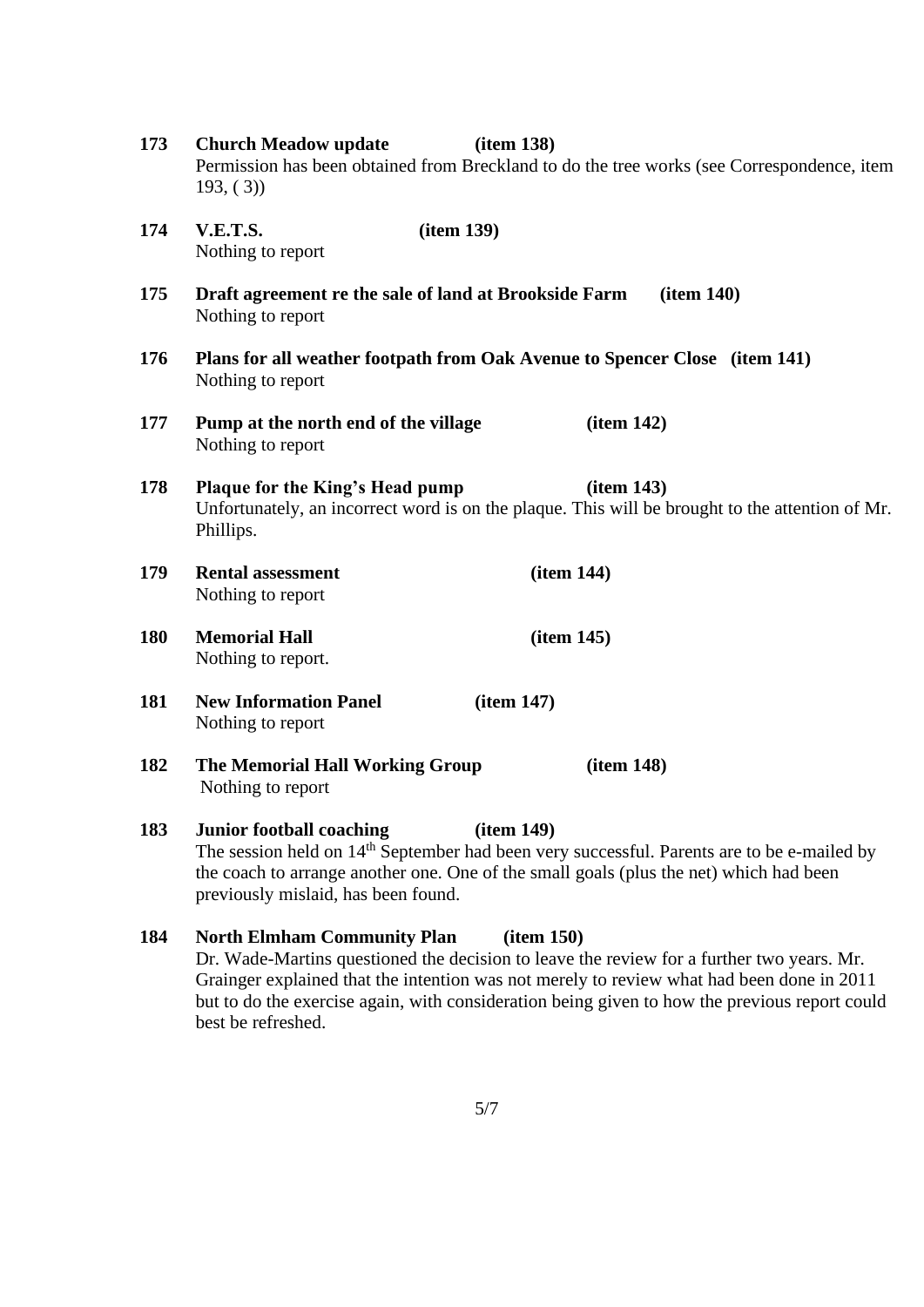### **185 Footpath on railway line (item 151)**

Mr. Robinson had attended a meeting with Breckland Council. Uncertainty remains regarding the precise termination point of the footpath at the southern end. Mr. Robinson will attempt to locate a conveyance with a Land Registry number, executed in 2003, from Breckland Council to the Mid Norfolk Railway. The Chairman asked about a number of oak trees being felled between the kissing gate and the footbridge. Mr. Robinson will investigate.

- **186 Parish Partnership options for 2020 (item 152)** Nothing to report
- **187 Heritage Railway (item 153)** Mr. Rayner and Dr. Wade-Martins had attended a meeting of Melton Constable Trust. They returned with a number of leaflets.
- **188 Brookside Development (item 154)** Nothing to report

### **189 V.E. Day 75**

The date is Friday 8th May, 2020. The Chairman suggested a small Working Group. There is an Institute event already planned for the evening. There were no suggestions forthcoming from members so the Chairman will contact the parishioner who initially raised the subject to ask if he has any ideas.

### **190 Report of CPRE Rural Housing Conference**

The Chairman attended the Conference which was hosted by Mr. Rayner. There were a number of interesting speakers. It is very apparent that there is a problem with the lack of affordable housing in North Norfolk, in particular. Mention was made of exception sites and the first step would be to establish if there is a parish need. Mr. Rayner is to speak to Breckland Council.

### **191 Accounts for Payment and Schedule of Income**

### **a) Resolved to approve the following Accounts for payment:-**

| 11/9/19 | E-on (street lights $-$ August)                                 | £202.14 |
|---------|-----------------------------------------------------------------|---------|
| 2/10/19 | D. Tyson (pavilion cleaning for September)                      | £98.52  |
| 2/10/19 | Thinking Rural (payroll services for August)                    | £12.00  |
| 2/10/19 | K. Webb (Clerk's pay for September)                             | £693.24 |
| 2/10/19 | HMRC (tax on Clerk's pay)                                       | £77.60  |
| 2/10/19 | HMRC (National Insurance on Clerk's pay)                        | £15.22  |
| 2/10/19 | CGM (grounds maintenance)                                       | £781.12 |
| 2/10/19 | PKF Littlejohn (AGAR – review of Annual Return)                 | £360.00 |
| 2/10/19 | Ace Fire (annual service of fire extinguisher and equipment)    | £27.12  |
| 2/10/19 | Hardy Landscape Management (two cuts by remote mower) £1,440.00 |         |
| 2/10/19 | E-on (pavilion electricity from $17/6/19$ to $16/9/19$ )        | £159.87 |
| 2/10/19 | J. Duffield (work in Cathedral Ruins)                           | £300.00 |
| 2/10/19 | Petty Cash                                                      | £200.00 |
| 2/10/19 | <b>CPRE</b> (Fee re Norfolk Rural Housing Conference)           | £25.00  |
|         |                                                                 |         |

(Expenditure approved by all memebrs)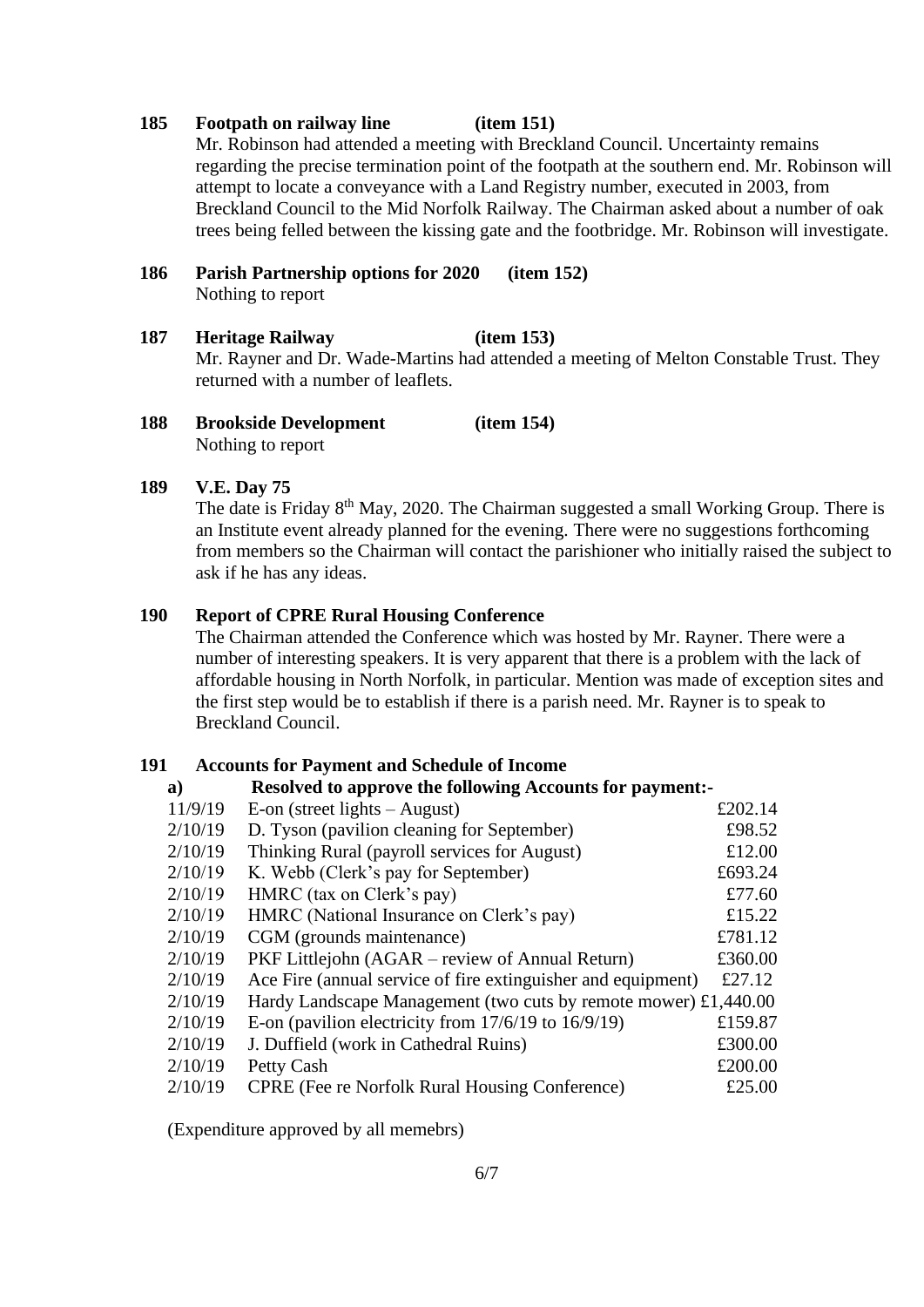| b) Schedule of Income:                                               |            |
|----------------------------------------------------------------------|------------|
| $30/8/19$ HSBC (coif inc div)                                        | £27.76     |
| $30/8/19$ HSBC (coif inc div)                                        | £44.90     |
| $2/9/19$ Interest on Bank account (from $3/6/19$ to $1/9/19$ )       | £14.18     |
| 5/9/19 Pavilion takings                                              | £30.00     |
| $5/9/19$ D. Fish (Church Lane Tenancy – 12 months)                   | £500.00    |
| 17/9/19 Fakenham Cricket Club (use of pitch and pavilion for season) | £388.80    |
| 20/9/19 Rural Payments Agency (FDM reimbursement)                    | £15.20     |
| 26/9/19 Breckland Council (Precept – half year)                      | £18,954.50 |

Balances (as at 1/10/19):- Current a/c - £84,057.61, Business Premium a/c £28,948.59

## **192 To consider Planning Applications and Determinations:-**

## **a) Applications**

(i) Mr. T. Hylton – proposed single storey extension to create a gym/office with W/C at 4 Eastgate Street –(3PL/2019/1139/HOU). A question was raised regarding the provision of parking. Mr. Rayner is to check. It was agreed by all to support the application, subject to clarification of the parking arrangements.

## **b) Determinations**

None

## **193 CORRESPONDENCE –2/10/19**

- 1) Police Crime Update report for September, 2019
- 2) Clerks and Councils Direct magazine for September, 2019
- 3) Letter from Breckland Council regarding tree works at Church Loke
- 4) Electrical testing offer re lighting columns and the additional Christmas load
- **194 Announcements**

None

## **195 Agenda items for next meeting:**

- a) Footpaths (entrances and exits)
- b) Budget

# **196 Next Meeting:**

Wednesday,  $6^{th}$  November 2019 at 7.30 p.m.

There being no further business, the meeting closed at 8.45 p.m.

Chairman Date

\_\_\_\_\_\_\_\_\_\_\_\_\_\_\_\_\_\_\_\_\_\_\_ \_\_\_\_\_\_\_\_\_\_\_\_\_\_